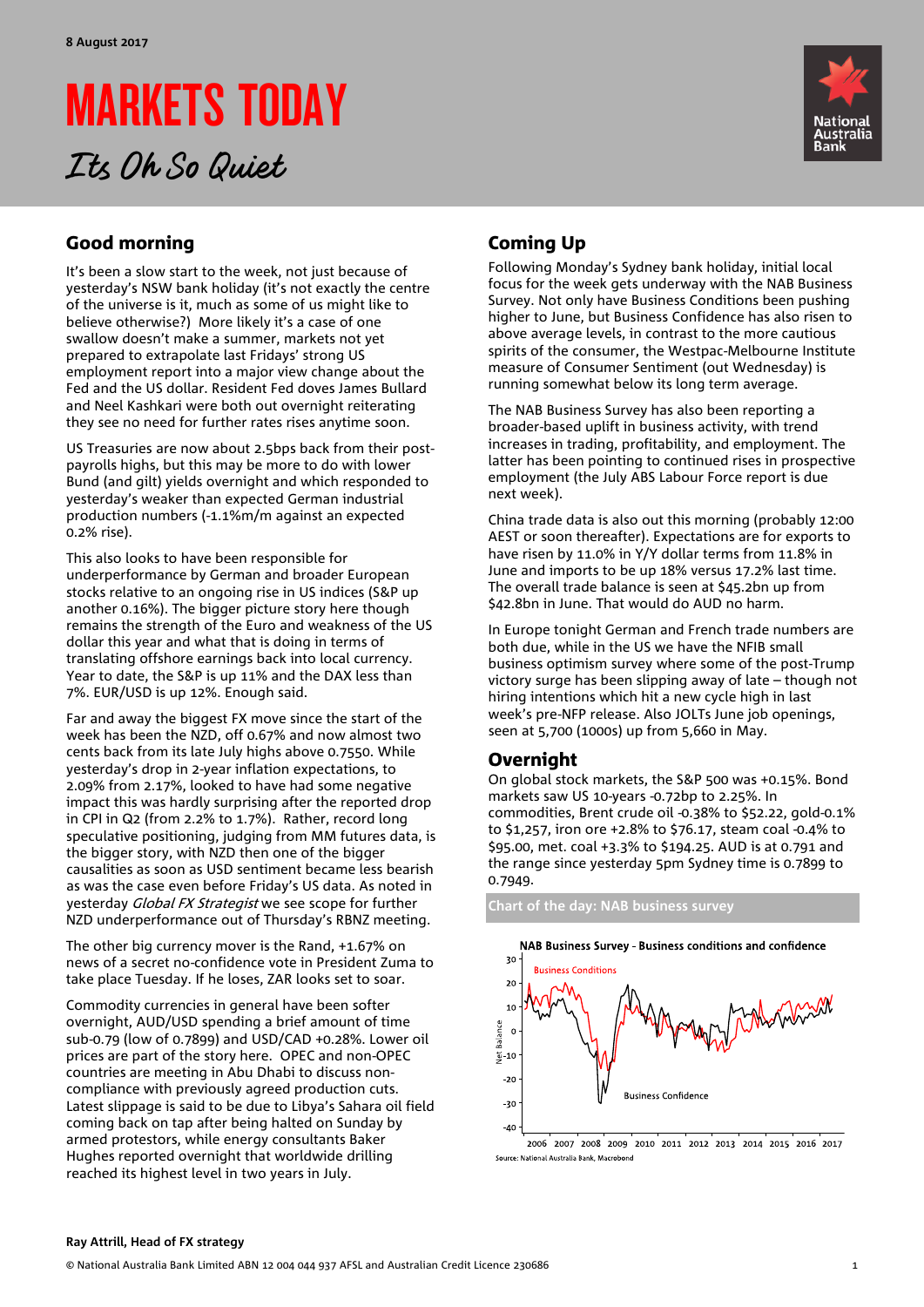### Markets





| US 10yr - past week                                                                      |
|------------------------------------------------------------------------------------------|
| 2.31                                                                                     |
| 2.29                                                                                     |
| 2.27                                                                                     |
| 2.25                                                                                     |
| 2.23                                                                                     |
| 2.21                                                                                     |
| 02-Aug<br>03-Aug<br>04-Aug<br>05-Aug<br>07-Aug<br>01-Aug<br>02-Aug<br>Source: Bloomberg. |



**Equities Commodities\***

|            |        |        |        | Indicative 24hr<br>ranges (**) | Other FX   |        |        | <b>Maior Indices</b> |        |         |         |             | Last    | % da   |
|------------|--------|--------|--------|--------------------------------|------------|--------|--------|----------------------|--------|---------|---------|-------------|---------|--------|
|            | Last   | % chae | Low    | High                           |            | Last   | % chge |                      | Last   | % day   | % $y/y$ | Oil (Brent) | 52.22   | $-0.4$ |
| <b>AUD</b> | 0.7910 | $-0.2$ | 0.7899 | 0.7949                         | <b>HKD</b> | 7.8191 | 0.0    | Dow                  | 22,118 | 0.12    | 19.3    | Oil (WTI)   | 49.30   | $-0.6$ |
| <b>NZD</b> | 0.7358 | $-0.7$ | 0.7348 | 0.7422                         | <b>CNY</b> | 6.7215 | $-0.1$ | S&P 500              | 2,480  | 0.15    | 13.6    | Oil (Tapis) | 51.40   | 0.3    |
| <b>EUR</b> | 1.1794 | 0.2    | 1.1766 | 1.1814                         | SGD        | 1.3631 | 0.1    | Nasdag               | 6,384  | 0.51    | 22.3    | Gold        | 1256.60 | $-0.1$ |
| GBP        | 1.3030 | $-0.1$ | 1.3014 | 1.3059                         | <b>IDR</b> | 13,321 | 0.0    | <b>VIX</b>           | 9.90   | $-1.30$ | $-13.1$ | <b>CRB</b>  | 180.97  | 0.2    |
| JPY        | 110.73 | 0.0    | 110.65 | 110.92                         | THB        | 33.29  | 0.0    | <b>FTSE</b>          | 7,532  | 0.3     | 10.9    | GS Metals   | 344.5   | 1.5    |
| <b>CAD</b> | 1.2680 | 0.3    | 1.2630 | 1.2715                         | <b>KRW</b> | 1,127  | 0.2    | <b>DAX</b>           | 12,257 | $-0.3$  | 18.2    | Aluminium   | 1948.3  | 3.0    |
| AUD/EUR    | 0.6707 | $-0.4$ | 0.6700 | 0.6741                         | TWD        | 30.19  | 0.1    | <b>CAC 40</b>        | 5,208  | 0.1     | 18.1    | Copper      | 6388.3  | 0.6    |
| AUD/JPY    | 87.60  | $-0.2$ | 87.52  | 88.02                          | PHP        | 50.45  | 0.4    | Nikkei               | 20,056 | 0.5     | 20.5    | Nickel      | 10361.5 | 1.5    |
| AUD/GBP    | 0.6071 | $-0.2$ | 0.6056 | 0.6089                         | <b>CHF</b> | 0.97   | 0.1    | Shanghai             | 3,279  | 0.5     | 9.2     | Zinc        | 2848.5  | 1.7    |
| AUD/NZD    | 1.0750 | 0.5    | 1.0671 | 1.0758                         | <b>SEK</b> | 8.15   | 0.1    | Hang Seng            | 27,690 | 0.5     | 23.1    | Ch. steel   | 3944.0  | 5.1    |
| AUD/CNH    | 5.3142 | $-0.3$ | 5.3170 | 5.3653                         |            |        |        | ASX 200              | 5,774  | 0.9     | 4.3     | Iron ore    | 76.2    | 2.8    |

**Foreign Exchange**

|            |                              | <b>Interest Rates</b> |         |      |               |                         |         | Overnight Futures, |                |        | 194.3   | 3.3        |        |                                         |
|------------|------------------------------|-----------------------|---------|------|---------------|-------------------------|---------|--------------------|----------------|--------|---------|------------|--------|-----------------------------------------|
|            | <b>Indicative Swap Rates</b> |                       |         |      |               | Benchmark 10 Year Bonds |         |                    |                |        |         |            | 490.8  | 1.7                                     |
|            | Cash                         | 3 <sub>mth</sub>      | 2Yr     | 10Yr |               | Last                    |         | chge Sprd          |                | Last   | Chae*   | Sugar      | 13.9   | $-1.9$                                  |
| USD.       | 1.25                         | 1.31                  | 1.60    | 2.22 | USD 10        | 2.25                    | $-0.72$ |                    | Australia      |        |         | Cotton     | 71.2   | 0.3                                     |
| AUD        | 1.50                         | 1.69                  | 1.90    | 2.83 | AUD 10        | 2.62                    | $-4.50$ | 0.37               | 3 mth bill     | 98.28  | $-1.00$ | Coffee     | 142.1  | 1.4                                     |
| <b>NZD</b> | 1.75                         | 1.96                  | 2.18    | 3.21 | NZD 10        | 2.91                    | 2.70    | 0.66               | 3 Yr bond      | 97.8   | 0.00    |            |        |                                         |
| <b>EUR</b> | 0.00                         | $-0.33$               | $-0.16$ | 0.88 | CAD 10        | 1.92                    | $-0.10$ | $-0.33$            | 10 Yr bond     | 97.36  | $-2.00$ |            |        | Prob. of 25bps hike/cut at next meeting |
| GBP        | 0.25                         | 0.28                  | 0.57    | 1.20 | <b>EUR 10</b> | 0.46                    | $-0.90$ | $-1.80$            | $3/10$ sprd    | 0.44   | 2.00    |            | bps    | %                                       |
| JPY        | $-0.05$                      | $-0.02$               | 0.04    | 0.26 | GBP 10        | 1.14                    | $-3.70$ | $-1.12$            | SPI            | 5720.0 | $-60.0$ | <b>RBA</b> | $-1.0$ | $-4.0%$                                 |
| CAD        | 0.75                         | 1.29                  | 1.59    | 2.21 | JPY 10        | 0.07                    | 0.70    | $-2.18$            | *Change in bps |        |         | <b>FED</b> | $-116$ | $-464.0%$                               |

| <b>Major Indices</b> |                          |         |         |                                    | Last    | % day                                   |
|----------------------|--------------------------|---------|---------|------------------------------------|---------|-----------------------------------------|
|                      | Last                     | % day   | % y/y   | Oil (Brent)                        | 52.22   | $-0.4$                                  |
| Dow                  | 22,118                   | 0.12    | 19.3    | Oil (WTI)                          | 49.30   | $-0.6$                                  |
| S&P 500              | 2,480                    | 0.15    | 13.6    | Oil (Tapis)                        | 51.40   | 0.3                                     |
| Nasdag               | 6,384                    | 0.51    | 22.3    | Gold                               | 1256.60 | $-0.1$                                  |
| VIX                  | 9.90                     | $-1.30$ | $-13.1$ | CRB                                | 180.97  | 0.2                                     |
| <b>FTSE</b>          | 7,532                    | 0.3     | 10.9    | GS Metals                          | 344.5   | 1.5                                     |
| <b>DAX</b>           | 12,257                   | $-0.3$  | 18.2    | Aluminium                          | 1948.3  | 3.0                                     |
| <b>CAC 40</b>        | 5,208                    | 0.1     | 18.1    | Copper                             | 6388.3  | 0.6                                     |
| Nikkei               | 20,056                   | 0.5     | 20.5    | Nickel                             | 10361.5 | 1.5                                     |
| Shanghai             | 3,279                    | 0.5     | 9.2     | Zinc                               | 2848.5  | 1.7                                     |
| Hang Seng            | 27,690                   | 0.5     | 23.1    | Ch. steel                          | 3944.0  | 5.1                                     |
| ASX 200              | 5,774                    | 0.9     | 4.3     | Iron ore                           | 76.2    | 2.8                                     |
|                      |                          |         |         | St. Coal                           | 95.0    | $-0.4$                                  |
|                      | <b>Overnight Futures</b> |         |         | Met.coal                           | 194.3   | 3.3                                     |
|                      |                          |         |         | Wheat Chic.                        | 490.8   | 1.7                                     |
|                      |                          | Last    | Chge*   | Sugar                              | 13.9    | $-1.9$                                  |
|                      | Australia                |         |         | Cotton                             | 71.2    | 0.3                                     |
|                      | 3 mth bill               | 98.28   | $-1.00$ | Coffee                             | 142.1   | 1.4                                     |
|                      | 3 Yr bond                | 97.8    | 0.00    |                                    |         |                                         |
|                      | 10 Yr bond               | 97.36   | $-2.00$ | Prob. of 25bps hike/cut at next me |         |                                         |
|                      | ---                      |         |         |                                    |         | $\sim$ 0.4 $\sim$ 0.4 $\sim$ 0.4 $\sim$ |

|                                         | bps   | %      |  |  |  |  |  |  |
|-----------------------------------------|-------|--------|--|--|--|--|--|--|
| Prob. of 25bps hike/cut at next meeting |       |        |  |  |  |  |  |  |
|                                         |       |        |  |  |  |  |  |  |
| Coffee                                  | 142.1 | 1.4    |  |  |  |  |  |  |
| Cotton                                  | 71.2  | 0.3    |  |  |  |  |  |  |
| Sugar                                   | 13.9  | $-1.9$ |  |  |  |  |  |  |
| Wheat Chic.                             | 490.8 | 1.7    |  |  |  |  |  |  |
| Met.coal                                | 194.3 | 3.3    |  |  |  |  |  |  |
| St. Coal                                | 95.0  | $-0.4$ |  |  |  |  |  |  |

Please note the high/low FX rates are only an indication. Please refer to your National Dealer for confirmation.

\* All near futures contracts, except CRB. GS Metals is Goldman Sachs industrial metals index. Metals prices are CME. Emissions: ICE Dec contracts, Euros<br>\*\* These are indicative ranges over the past 24 hours; please confirm

Last is around 6:30am Sydney

Source: Bloomberg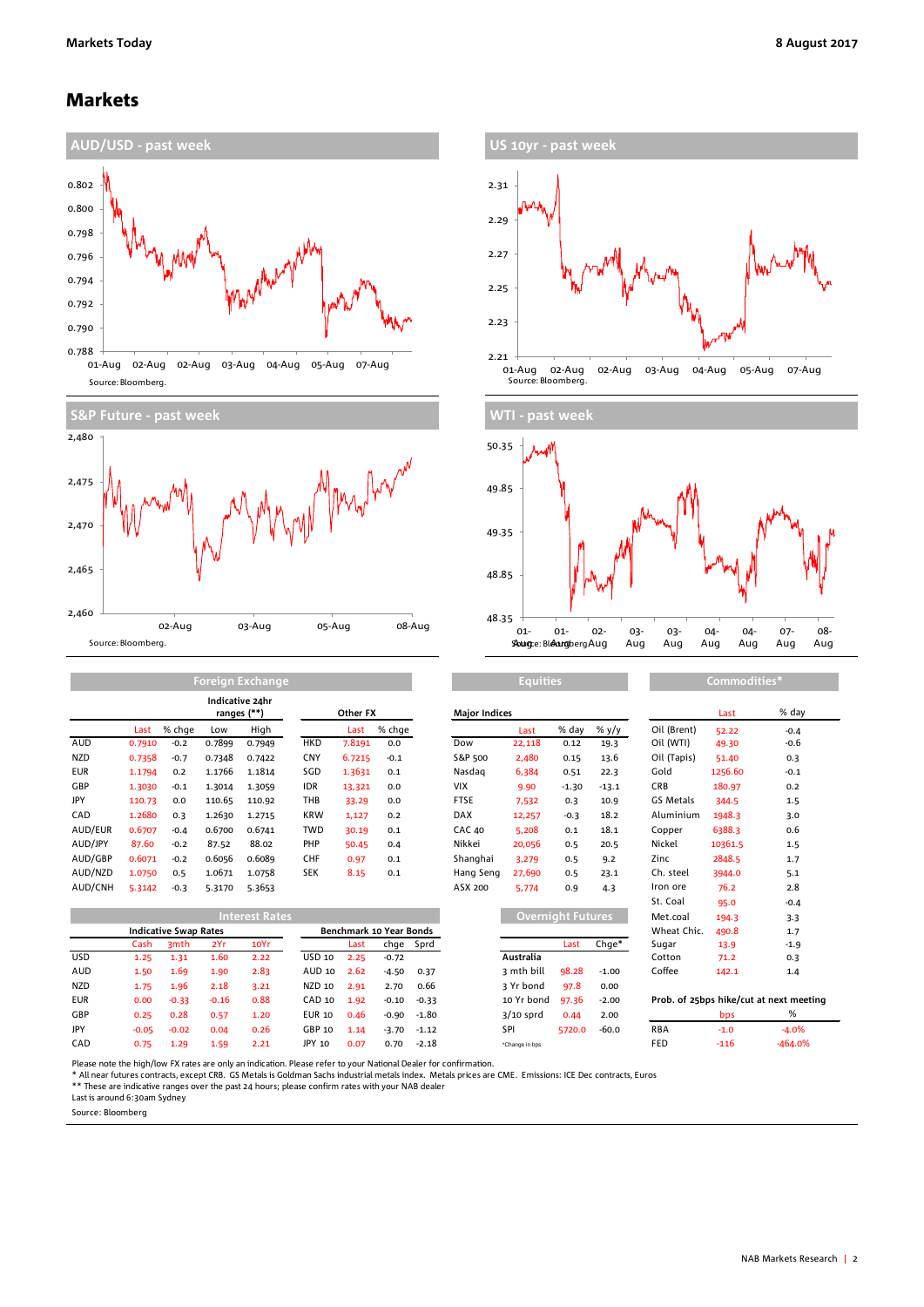### **CALENDAR**

| Country                   | <b>Economic Indicator</b>                                                                      | Period           | Forecast   | Consensus            | Actual | <b>Previous</b>      | <b>GMT</b>        | <b>AEST</b>    |
|---------------------------|------------------------------------------------------------------------------------------------|------------------|------------|----------------------|--------|----------------------|-------------------|----------------|
|                           | Tuesday, 8 August 2017                                                                         |                  |            |                      |        |                      |                   |                |
| UK                        | BRC Sales Like-For-Like YoY                                                                    | Jul              |            |                      |        | $1.2$                | 0.10              | 9.10           |
| AU<br>JN                  | ANZ Roy Morgan Weekly Consumer Confidence Index<br>BoP Current Account Adjusted                | Aug 6<br>Jun     |            | 1502.9               |        | 118.4<br>1400.9      | 0.30<br>0.50      | 9.30<br>9.50   |
| AU                        | <b>NAB Business Conditions/Confidence</b>                                                      | Jul              |            |                      |        | 15/9                 | 2.30              | 11.30          |
| CН                        | Foreign Direct Investment YoY CNY                                                              | Jul              |            |                      |        | 2.3                  | 3.00              | 12.00          |
| CН                        | Trade Balance CNY                                                                              | Jul              |            | 297.35               |        | 294.3                | 4.20              | 13.20          |
| CН                        | Exports/Imports YoY CNY                                                                        | Jul              |            | 15.2/22.6            |        | 17.3/23.1            | 4.20              | 13.20          |
| CН                        | <b>Trade Balance</b>                                                                           | Jul              |            | 45.2                 |        | 42.8                 | 4.40              | 13.40          |
| CН                        | Exports/Imports YoY                                                                            | Jul              |            | 11/18.2              |        | 11.3/17.2            | 4.40              | 13.40          |
| JN                        | Eco Watchers Survey Current/Outlook SA                                                         | Jul              |            | 49.7/50.9            |        | 50.0/50.5            | 6.00              | 15.00          |
| GE<br>US                  | Current Account Balance                                                                        | Jun<br>Jul       |            | 103.8                |        | 17.3<br>103.6        | 7.00<br>11.00     | 16.00<br>20.00 |
| CA                        | NFIB Small Business Optimism<br><b>Housing Starts</b>                                          | Jul              |            | 205                  |        | 212.7                | 13.15             | 22.15          |
| US                        | JOLTS Job Openings                                                                             | Jun              |            |                      |        | 5666.0               | 15.00             | 0.00           |
| Wednesd                   | lay, 9 August 2017                                                                             |                  |            |                      |        |                      |                   |                |
| ΝZ                        | ANZ Truckometer Heavy MoM                                                                      | Jul              |            |                      |        | 0.0                  | 23.00             | 8.00           |
| AU                        | RBA's Kent Gives Bloomberg Address in Sydney (no title as yet)                                 |                  |            |                      |        |                      | 23.00             | 8.00           |
| AU                        | Westpac Consumer Conf Index/MoM                                                                | Aug              |            |                      |        | 96.6                 | 1.30              | 10.30          |
| CH<br>AU                  | CPI/PPI YoY<br>Home Loans #/Investment Lending \$ MoM                                          | Jul<br>Jun       | $0.8/$     | 1.5                  |        | 1.5<br>$1.0/-1.4$    | 2.30<br>2.30      | 11.30<br>11.30 |
| JN                        | Machine Tool Orders YoY                                                                        | Jul P            |            | 1.5/                 |        | 31.1                 | 7.00              | 16.00          |
| CA                        | <b>Building Permits MoM</b>                                                                    | Jun              |            |                      |        | 8.9                  | 13.30             | 22.30          |
| US                        | Nonfarm Productivity/Unit Labour costs                                                         | 2Q P             |            | 0.8/1                |        | 0.0/2.2              | 13.30             | 22.30          |
| US                        | Wholesale Trade Sales/Inventories MoM                                                          | Jun              |            | /0.6                 |        | $-0.5/0.6$           | 15.00             | 0.00           |
| Thursda                   | , 10 August 2017                                                                               |                  |            |                      |        |                      |                   |                |
| ΝZ                        | <b>RBNZ Official Cash Rate</b>                                                                 |                  | 1.75       | 1.75                 |        | 1.75                 | 22.00             | 7.00           |
| ΝZ                        | RBNZ's Wheeler news conference on policy statement                                             |                  |            |                      |        | 0.1                  | 23.00             | 8.00<br>8.45   |
| ΝZ<br>UK                  | Card Spending Total/Retail MoM<br>RICS House Price Balance                                     | Jul<br>Jul       | 0.3        |                      |        | 7.0                  | 23.45<br>0.10     | 9.10           |
| JN                        | Machine Orders MoM/YoY                                                                         | Jun              |            | 3.7                  |        | -3.6                 | 0.50              | 9.50           |
| JN                        | PPI MoM/YoY                                                                                    | Jul              |            | 0.2                  |        | 0.0                  | 0.50              | 9.50           |
| AU                        | Consumer Inflation Expectation                                                                 | Aug              |            |                      |        | 4.4                  | 2.00              | 11.00          |
| CН                        | New Yuan Loans/Aggregate Financing CNY                                                         | Jul              |            | 800/1000             |        | 1540/1780            | 10-15 Aug release |                |
| JN                        | Tertiary Industry Index MoM                                                                    | Jun              |            | 0.2                  |        | $-0.1$               | 5.30              | 14.30          |
| UK                        | Industrial Production MoM/YoY                                                                  | Jun              |            | 0                    |        | $-0.1$               | 9.30              | 18.30          |
| UK                        | Manufacturing Production MoM/YoY                                                               | Jun              |            | $-0.2$<br>1.2        |        | $-0.2$<br>$-1.2$     | 9.30              | 18.30<br>18.30 |
| UK<br>UK                  | Construction Output SA MoM/YoY<br><b>Trade Balance</b>                                         | Jun<br>Jun       |            |                      |        | $-3073.0$            | 9.30<br>9.30      | 18.30          |
| UK                        | NIESR GDP Estimate                                                                             | Jul              |            |                      |        | 0.3                  | 13.00             | 22.00          |
| CA                        | New Housing Price Index MoM/YoY                                                                | Jun              |            |                      |        | 0.7                  | 13.30             | 22.30          |
| US                        | Initial Jobless Claims                                                                         | Aug 5            |            |                      |        | 240.0                | 13.30             | 22.30          |
| US                        | PPI Final Demand MoM/YoY                                                                       | Jul              |            | 0.1                  |        | 0.1                  | 13.30             | 22.30          |
| US                        | <b>Bloomberg Consumer Comfort</b>                                                              | Aug 6            |            |                      |        | 49.6                 | 14.45             | 23.45          |
| US                        | Fed's Dudley delivers opening remarks at regional wage inequality/wage economic press breifing |                  |            |                      |        |                      | 15.00             | 0.00           |
| ΝZ<br>US                  | REINZ House Sales YoY                                                                          | Jul<br>Jul       |            |                      |        | $-24.7$<br>$-90.2$   | 19.00             | 4.00           |
|                           | Monthly Budget Statement<br>Friday, 11 August 2017                                             |                  |            |                      |        |                      |                   |                |
| ΝZ                        | BusinessNZ Manufacturing PMI                                                                   | Jul              |            |                      |        | 56.2                 | 23.30             | 8.30           |
| ΝZ                        | Food Prices MoM                                                                                | Jul              |            |                      |        | 0.2                  | 23.45             | 8.45           |
| AU                        | RBA's Lowe Before House Economics Commitee in Melbourne                                        |                  |            |                      |        |                      | 0.30              | 9.30           |
| GE                        | CPI EU Harmonized MoM/YoY                                                                      | Jul F            |            | $\prime$             |        | 0.4/1.5              | 7.00              | 16.00          |
| US                        | CPI MoM/YoY                                                                                    | Jul              |            | 0.2/1.8              |        | 0.0/1.6              | 13.30             | 22.30          |
| US<br>US                  | CPI Ex Food and Energy MoM/YoY<br>Real Avg Weekly/Hourly Earnings YoY                          | Jul<br>Jul       |            | 0.2/1.7              |        | 0.1/1.7<br>1.1       | 13.30<br>13.30    | 22.30<br>22.30 |
| US                        | Fed's Kaplan Speaks in Arlington, Texas                                                        |                  |            |                      |        |                      | 14.40             | 23.40          |
| US                        | Fed's Kashkari Speaks to Independent Community Bankers of Minn                                 |                  |            |                      |        |                      | 16.30             | 1.30           |
| US                        | Baker Hughes U.S. Rig Count/Oil Rigs                                                           | Aug 4            |            |                      |        | 958/766              | 18.00             | 3.00           |
| ndav                      | 14 August 2017                                                                                 |                  |            |                      |        |                      |                   |                |
| CН                        | Foreign Direct Investment YoY CNY                                                              | Jul              |            |                      |        | 2.3                  | 18 Aug release    |                |
| ΝZ<br>ΝZ                  | Performance Services Index<br>Retail Sales Ex Inflation QoQ                                    | Jul<br>2Q        |            |                      |        | 58.6<br>1.5          | 23.30             | 8.30<br>8.45   |
| AU                        | RBA's Kent Gives Speech in Sydney                                                              |                  |            |                      |        |                      | 23.45<br>0.35     | 9.35           |
| JN                        | GDP SA QoQ                                                                                     | 2Q P             |            | 0.6                  |        | 0.3                  | 0.50              | 9.50           |
| JN                        | GDP Annualized SA QoQ                                                                          | 2Q P             |            | 2.5                  |        | 1.0                  | 0.50              | 9.50           |
| JN                        | GDP Nominal SA QoQ                                                                             | 2Q P             |            | 0.7                  |        | -0.3                 | 0.50              | 9.50           |
| JN                        | <b>GDP Deflator YoY</b>                                                                        | 2Q P             |            | $-0.5$               |        | -0.8                 | 0.50              | 9.50           |
| JN                        | GDP Private Consumption QoQ                                                                    | 2Q P             |            | 0.5                  |        | 0.3                  | 0.50              | 9.50           |
| JN                        | GDP Business Spending QoQ                                                                      | 2Q P             |            | 1.2                  |        | 0.6                  | 0.50              | 9.50           |
| CН<br>CH                  | Industrial Production YoY/YTD YoY<br>Retail Sales YoY/YTD YoY                                  | Jul<br>Jul       |            | 7.1/6.9<br>10.8/10.5 |        | 7.6/6.9<br>11.0/10.4 | 3.00<br>3.00      | 12.00<br>12.00 |
| CН                        | Fixed Assets Ex Rural YTD YoY                                                                  | Jul              |            | 8.6                  |        | 8.6                  | 3.00              | 12.00          |
| ЕC                        | Industrial Production SA MoM/YoY                                                               | Jun              |            | $\prime$             |        | 1.3/4.0              | 10.00             | 19.00          |
| CA                        | Teranet/National Bank HPI MoM/YoY                                                              | Jul              |            |                      |        | 2.6/14.2             | 13.30             | 22.30          |
| CA                        | Teranet/National Bank HP Index                                                                 | Jul              |            |                      |        | 216.5                | 13.30             | 22.30          |
| CA                        | Bloomberg Nanos Confidence                                                                     | Aug 4            |            |                      |        | 59.5                 | 15.00             | 0.00           |
|                           | Upcoming Central Bank Interest Rate Announcements                                              |                  |            |                      |        |                      |                   |                |
| New Zealand, RBNZ         |                                                                                                | 10-Aug           | 1.75%      | 1.75%                |        | 1.75%                |                   |                |
| Australia, RBA            |                                                                                                | 5-Sep            | 1.50%      | 1.50%                |        | 1.50%                |                   |                |
| Canada, BoC               |                                                                                                | 6-Sep            |            |                      |        | 0.75%                |                   |                |
| Europe ECB<br>UK BOE      |                                                                                                | 7-Sep            | $-0.4%$    | $-0.4%$              |        | $-0.4%$<br>0.25%     |                   |                |
| <b>US Federal Reserve</b> |                                                                                                | 14-Sep<br>21-Sep | 1.00-1.25% | 1.00-1.25%           |        | 1.00-1.25%           |                   |                |
| Japan, BoJ                |                                                                                                | 21-Sep           | $-0.1%$    | $-0.1%$              |        | $-0.1%$              |                   |                |

GMT: Greenwich Mean Time; AEST: Australian Eastern Standard Time